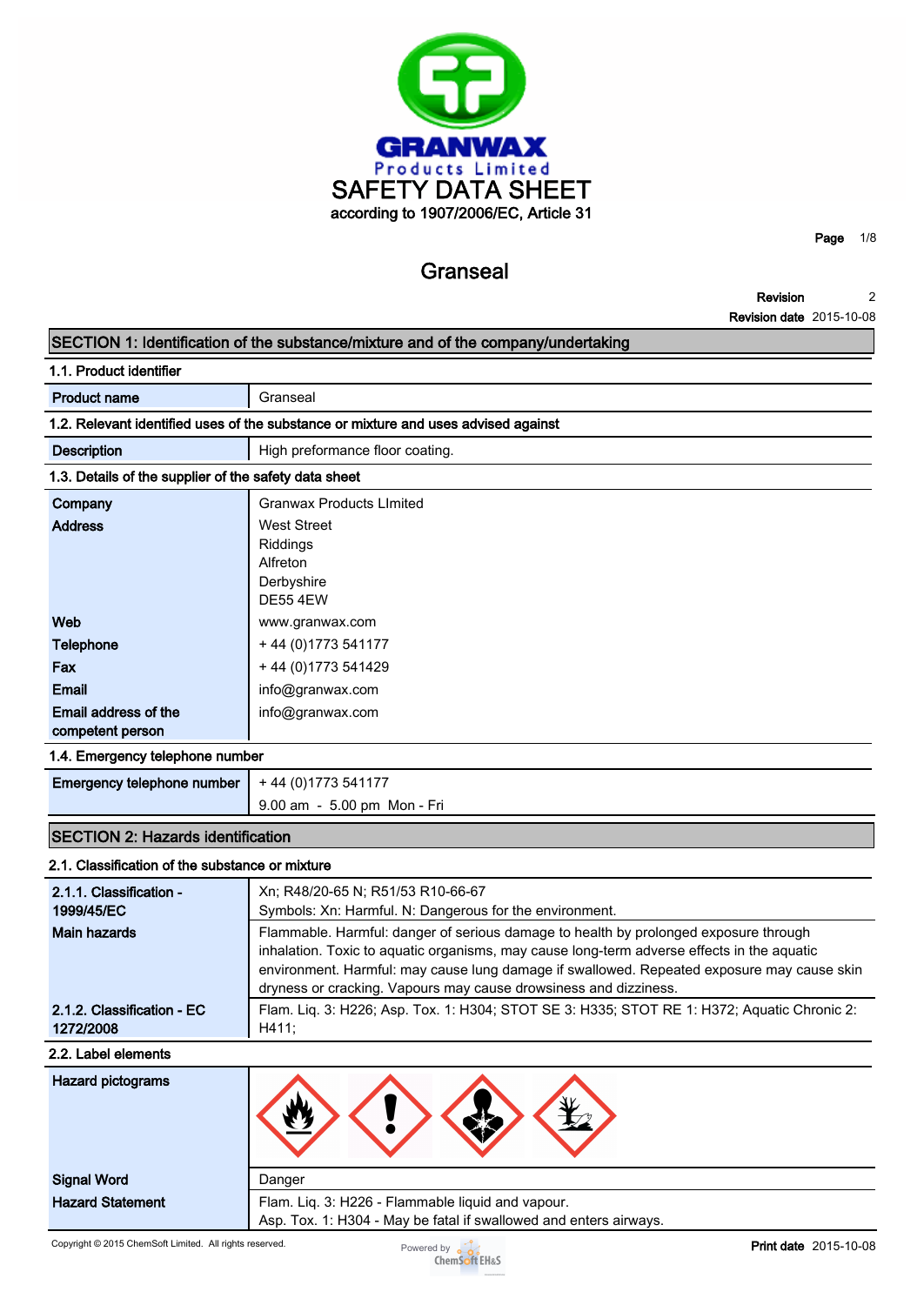| 2.2. Label elements                                  |                                                                                                                                                                                                                        |
|------------------------------------------------------|------------------------------------------------------------------------------------------------------------------------------------------------------------------------------------------------------------------------|
|                                                      | STOT SE 3: H335 - May cause respiratory irritation.<br>STOT RE 1: H372 - Causes damage to organs through prolonged or repeated exposure.<br>Aquatic Chronic 2: H411 - Toxic to aquatic life with long lasting effects. |
| <b>Precautionary Statement:</b><br><b>Prevention</b> | P210 - Keep away from heat, hot surfaces, sparks, open flames and other ignition sources. No<br>smoking.                                                                                                               |
|                                                      | P233 - Keep container tightly closed.<br>P240 - Ground/bond container and receiving equipment.                                                                                                                         |
|                                                      | P241 - Use explosion-proof electrical/ventilating/lighting// equipment.                                                                                                                                                |
|                                                      | P242 - Use only non-sparking tools.                                                                                                                                                                                    |
|                                                      | P243 - Take precautionary measures against static discharge.                                                                                                                                                           |
|                                                      | P260 - Do not breathe dust/fume/gas/mist/vapours/spray.                                                                                                                                                                |
|                                                      | P261 - Avoid breathing dust/fume/gas/mist/vapours/spray.                                                                                                                                                               |
|                                                      | P264 - Wash with clean water thoroughly after handling.                                                                                                                                                                |
|                                                      | P270 - Do no eat, drink or smoke when using this product.                                                                                                                                                              |
|                                                      | P271 - Use only outdoors or in a well-ventilated area.                                                                                                                                                                 |
|                                                      | P273 - Avoid release to the environment.                                                                                                                                                                               |
|                                                      | P280 - Wear protective gloves/protective clothing/eye protection/face protection.                                                                                                                                      |
| <b>Precautionary Statement:</b><br><b>Response</b>   | P301+P310 - IF SWALLOWED: IF SWALLOWED: Immediately call a POISON CENTER/doctor/.<br>P303+P361+P353 - IF ON SKIN (or hair): Take off immediately all contaminated clothing. Rinse<br>skin with water/shower.           |
|                                                      | P304+P340 - IF INHALED: Remove person to fresh air and keep comfortable for breathing.                                                                                                                                 |
|                                                      | P312 - Call a POISON CENTER/doctor/ /if you feel unwell.                                                                                                                                                               |
|                                                      | P314 - Get medical advice/attention if you feel unwell.                                                                                                                                                                |
|                                                      | P331 - Do NOT induce vomiting.                                                                                                                                                                                         |
|                                                      | P370+P378 - In case of fire: Use to extinguish.                                                                                                                                                                        |
|                                                      | P391 - Collect spillage.                                                                                                                                                                                               |
| <b>Precautionary Statement:</b>                      | P403+P233 - Store in a well-ventilated place. Keep container tightly closed.                                                                                                                                           |
| <b>Storage</b>                                       | P403+P235 - Store in a well-ventilated place. Keep cool.                                                                                                                                                               |
|                                                      | P405 - Store locked up.                                                                                                                                                                                                |
| <b>Precautionary Statement:</b><br><b>Disposal</b>   | P501 - Dispose of contents/container to requirments of local Authority                                                                                                                                                 |
| 2.3. Other hazards                                   |                                                                                                                                                                                                                        |
| <b>Other hazards</b>                                 | No data is available on this product.                                                                                                                                                                                  |

#### **SECTION 3: Composition/information on ingredients**

#### **3.2. Mixtures**

#### **67/548/EEC / 1999/45/EC**

| <b>Chemical Name</b>                                        | Index No.    | CAS No.    | EC No.    | <b>REACH Registration</b><br><b>Number</b> | Conc.<br>$(\%w/w)$ | Classification                                                     | M-factor. |
|-------------------------------------------------------------|--------------|------------|-----------|--------------------------------------------|--------------------|--------------------------------------------------------------------|-----------|
| White spirit                                                |              | 64742-88-7 | 919-446-0 |                                            |                    | 50 - 60% Xn; R48/20-65 N; R51/53<br>R <sub>10-66-67</sub>          |           |
| 2-(2-Butoxyethoxy) ethanol (2-<br>(2-Butoxyethoxy) ethanol) | 603-096-00-8 | 112-34-5   | 203-961-6 |                                            |                    | $0 - 0.5\%$ Xi: R36                                                |           |
| EC 1272/2008                                                |              |            |           |                                            |                    |                                                                    |           |
| <b>Chemical Name</b>                                        | Index No.    | CAS No.    | EC No.    | <b>REACH Registration</b><br><b>Number</b> | Conc.<br>$(\%w/w)$ | Classification                                                     | M-factor. |
| White spirit                                                |              | 64742-88-7 | 919-446-0 |                                            |                    | 50 - 60% EUH066; Flam. Lig. 3: H226;<br>Asp. Tox. 1: H304; STOT SE |           |

## **SECTION 4: First aid measures**

#### **4.1. Description of first aid measures**

| Inhalation  | Move the exposed person to fresh air.                                           |
|-------------|---------------------------------------------------------------------------------|
| Eye contact | Rinse immediately with plenty of water for 15 minutes holding the eyelids open. |



**3: H335; STOT RE 1: H372; Aquatic Chronic 2: H411;**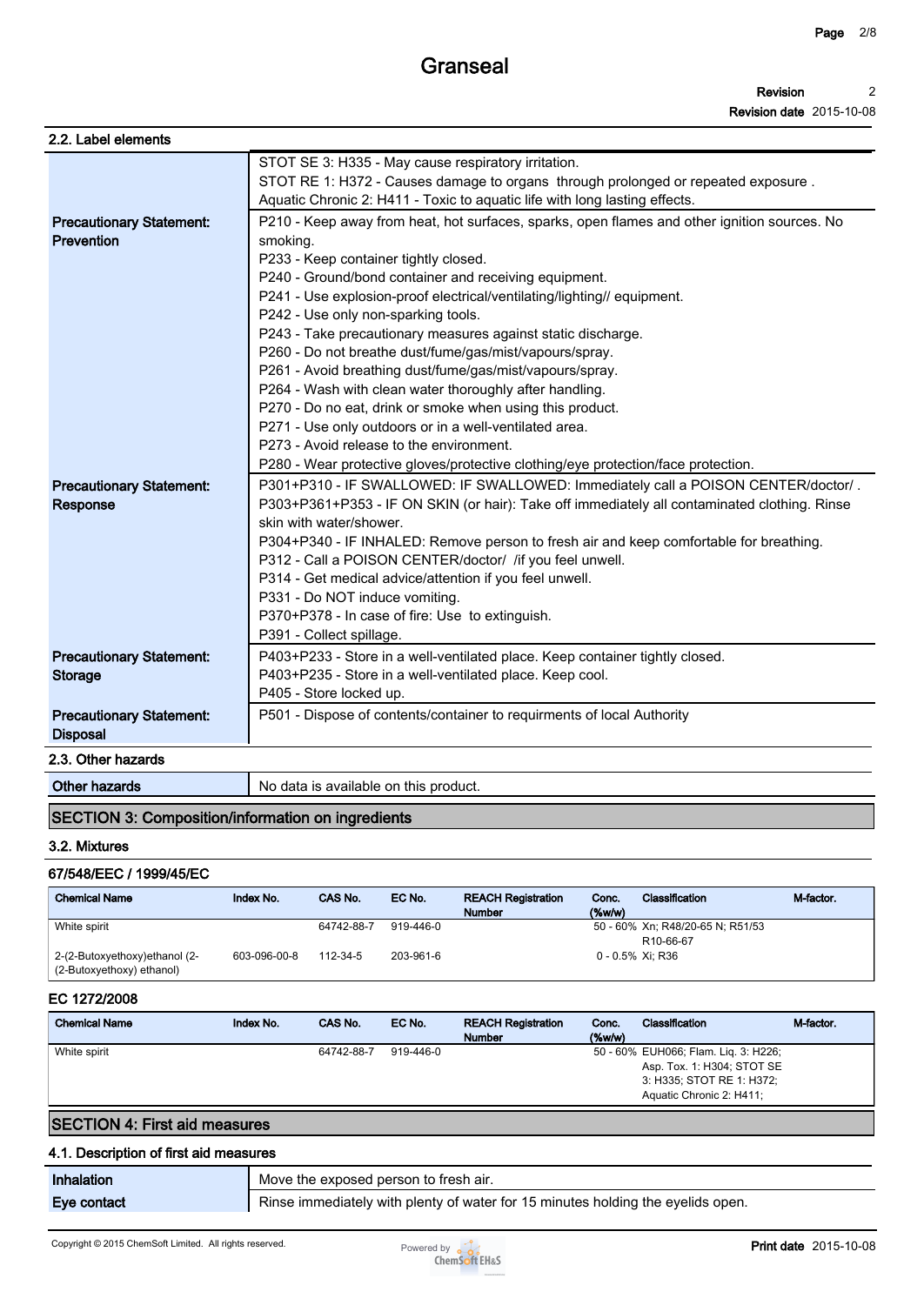**Page 3/8**

**Revision date 2015-10-08**

| 4.1. Description of first aid measures                            |                                                                                                                                                                         |
|-------------------------------------------------------------------|-------------------------------------------------------------------------------------------------------------------------------------------------------------------------|
| <b>Skin contact</b>                                               | Wash off immediately with plenty of soap and water. Remove contaminated clothing.                                                                                       |
| Ingestion                                                         | DO NOT INDUCE VOMITING.                                                                                                                                                 |
|                                                                   | 4.2. Most important symptoms and effects, both acute and delayed                                                                                                        |
| <b>Inhalation</b>                                                 | Inhalation may cause coughing, tightness of the chest and irritation of the respiratory system.                                                                         |
| Eye contact                                                       | May cause irritation to eyes.                                                                                                                                           |
| <b>Skin contact</b>                                               | May cause irritation to skin.                                                                                                                                           |
| Ingestion                                                         | Ingestion may cause nausea and vomiting.                                                                                                                                |
|                                                                   | 4.3. Indication of any immediate medical attention and special treatment needed                                                                                         |
| Inhalation                                                        | If you feel unwell, seek medical advice (show the label where possible).                                                                                                |
| Eye contact                                                       | Seek medical attention.                                                                                                                                                 |
| <b>Skin contact</b>                                               | Seek medical attention if irritation or symptoms persist.                                                                                                               |
| Ingestion                                                         | If you feel unwell, seek medical advice (show the label where possible).                                                                                                |
| <b>SECTION 5: Firefighting measures</b>                           |                                                                                                                                                                         |
| 5.1. Extinguishing media                                          |                                                                                                                                                                         |
|                                                                   | Use extinguishing media appropriate to the surrounding fire conditions.                                                                                                 |
| 5.2. Special hazards arising from the substance or mixture        |                                                                                                                                                                         |
|                                                                   | Burning produces irritating, toxic and obnoxious fumes.                                                                                                                 |
| 5.3. Advice for firefighters                                      |                                                                                                                                                                         |
|                                                                   | Wear self contained breathing apparatus and protective clothing.                                                                                                        |
|                                                                   |                                                                                                                                                                         |
| <b>SECTION 6: Accidental release measures</b>                     |                                                                                                                                                                         |
|                                                                   | 6.1. Personal precautions, protective equipment and emergency procedures                                                                                                |
|                                                                   | Ensure adequate ventilation of the working area. Avoid contact with skin and eyes.                                                                                      |
| 6.2. Environmental precautions                                    |                                                                                                                                                                         |
|                                                                   | Do not allow product to enter drains. Prevent further spillage if safe.                                                                                                 |
| 6.3. Methods and material for containment and cleaning up         |                                                                                                                                                                         |
|                                                                   | Transfer to suitable, labelled containers for disposal. Clean spillage area thoroughly with plenty of<br>water.                                                         |
| 6.4. Reference to other sections                                  |                                                                                                                                                                         |
|                                                                   | See section 8. EXPOSURE CONTROLS / PERSONAL PROTECTION for further information.<br>See section 13. DISPOSAL CONSIDERATIONS for further information.                     |
| <b>SECTION 7: Handling and storage</b>                            |                                                                                                                                                                         |
| 7.1. Precautions for safe handling                                |                                                                                                                                                                         |
|                                                                   | Ensure adequate ventilation of the working area. Avoid contact with eyes and skin. Adopt best<br>Manual Handling considerations when handling, carrying and dispensing. |
| 7.2. Conditions for safe storage, including any incompatibilities |                                                                                                                                                                         |
|                                                                   | Keep containers tightly closed. Keep in a cool, dry, well ventilated area. Store in correctly labelled<br>containers.                                                   |
| 7.3. Specific end use(s)                                          |                                                                                                                                                                         |
|                                                                   | See section 1.2. Relevant identified uses of the substance or mixture and uses advised against for<br>further information.                                              |
| SECTION 8: Exposure controls/personal protection                  |                                                                                                                                                                         |
| 8.1. Control parameters                                           |                                                                                                                                                                         |
|                                                                   |                                                                                                                                                                         |

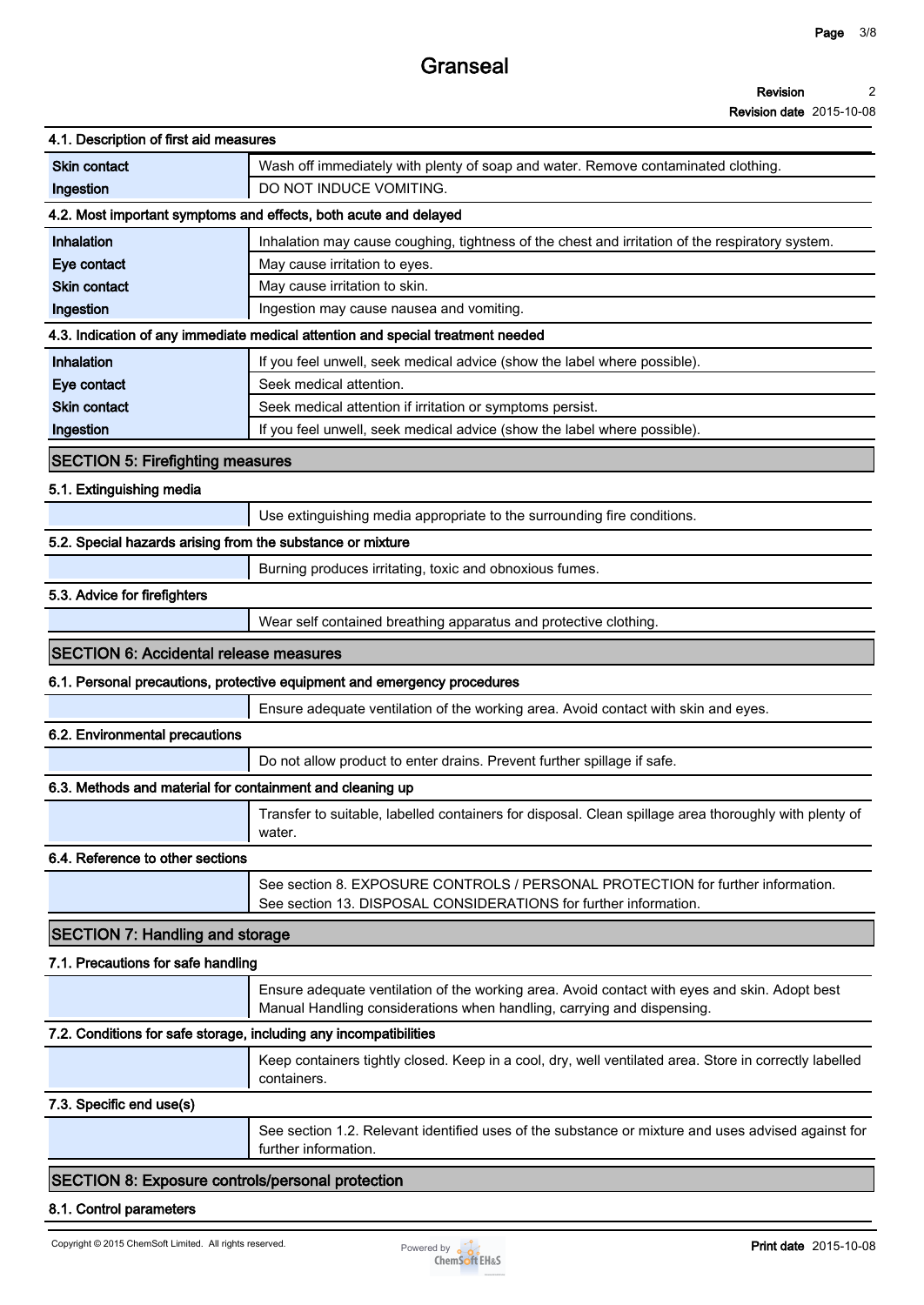#### **Revision 2**

**Revision date 2015-10-08**

#### **8.1. Control parameters**

|                                                            | Occupational exposure controls.                                                 |                                                                                     |
|------------------------------------------------------------|---------------------------------------------------------------------------------|-------------------------------------------------------------------------------------|
| 8.1.1. Exposure Limit Values                               |                                                                                 |                                                                                     |
| 2-(2-Butoxyethoxy)ethanol (2-<br>(2-Butoxyethoxy) ethanol) | WEL 8-hr limit ppm: 10                                                          | WEL 8-hr limit mg/m3: $67.5$                                                        |
|                                                            | WEL 15 min limit ppm: 15                                                        | <b>WEL 15 min limit mg/m3: 101.2</b>                                                |
|                                                            | WEL 8-hr limit mg/m3 total -<br>inhalable dust:<br>WEL 8-hr limit mg/m3 total - | WEL 15 min limit mg/m3 total -<br>inhalable dust:<br>WEL 15 min limit mg/m3 total - |
|                                                            | respirable dust:                                                                | respirable dust:                                                                    |

#### **8.2. Exposure controls**



| 8.2.1. Appropriate engineering<br>controls         | Ensure adequate ventilation of the working area.                   |
|----------------------------------------------------|--------------------------------------------------------------------|
|                                                    |                                                                    |
| 8.2.2. Individual protection                       | Wear suitable gloves and eye/face protection.                      |
| measures                                           |                                                                    |
| Eye / face protection                              | Approved safety goggles.                                           |
| Skin protection -                                  | Wear suitable gloves.                                              |
| Handprotection                                     |                                                                    |
| Skin protection - Other                            | Wear suitable protective clothing, gloves and eve/face protection. |
| <b>Respiratory protection</b>                      | Wear suitable respiratory equipment when necessary.                |
| Occupational exposure                              | Keep away from food, drink and animal feedingstuffs.               |
| controls                                           |                                                                    |
| <b>SECTION 9: Physical and chemical properties</b> |                                                                    |
|                                                    |                                                                    |

**9.1. Information on basic physical and chemical properties**

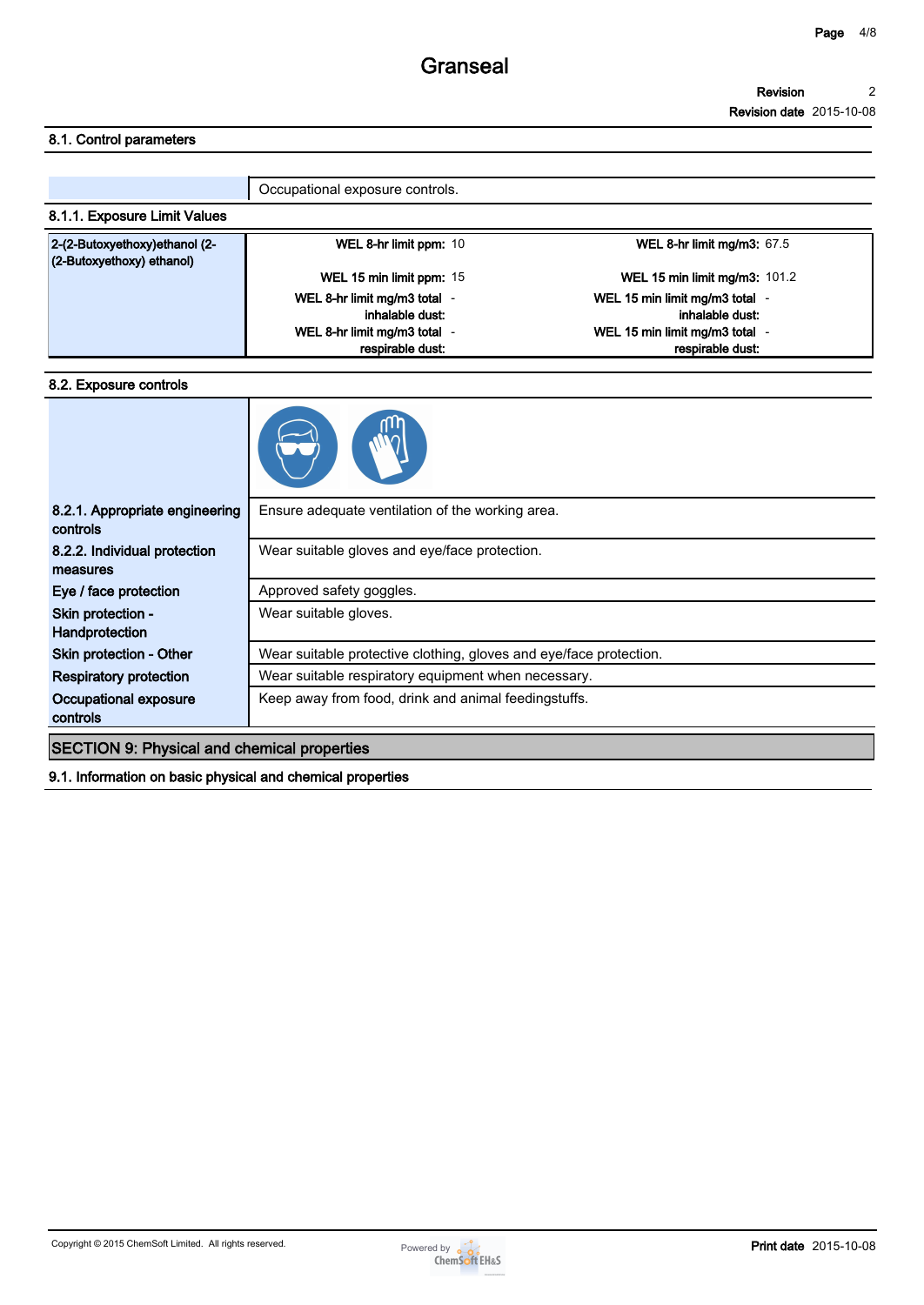#### **9.1. Information on basic physical and chemical properties**

| Appearance   Liquid                           |                                                |
|-----------------------------------------------|------------------------------------------------|
|                                               | Colour   Brown                                 |
|                                               | Odour   Characteristic                         |
|                                               | Odour threshold   No data available            |
|                                               | <b>pH</b> No data available                    |
|                                               | Melting point   No data available              |
|                                               | Freezing Point   No data available             |
| Initial boiling point 150 - 200 °C            |                                                |
| <b>Flash point</b> $\approx 41^{\circ}$ C     |                                                |
|                                               | Evaporation rate   No data available           |
| Flammability (solid, gas) No data available   |                                                |
|                                               | Vapour pressure   No data available            |
|                                               | Vapour density No data available               |
| Relative density $\pm 0.874$                  |                                                |
|                                               | Fat Solubility   No data available             |
| Partition coefficient   Not relevant          |                                                |
| Autoignition temperature $\approx 230$ °C     |                                                |
|                                               | <b>Viscosity</b> $\pm$ 15 sec. 3 mm (ISO 2431) |
| <b>Explosive properties</b> No data available |                                                |
| <b>Oxidising properties</b> No data available |                                                |
| Solubility                                    | - Insoluble in water                           |

#### **9.2. Other information**

|                                   | <b>Conductivity</b> No data available |
|-----------------------------------|---------------------------------------|
|                                   | Surface tension   No data available   |
|                                   | Gas group   No data available         |
|                                   | Benzene Content   No data available   |
|                                   | Lead content   No data available      |
| VOC (Volatile organic   - 499 g/l |                                       |
| compounds)                        |                                       |

### **SECTION 10: Stability and reactivity**

| 10.1. Reactivity                             |                                       |
|----------------------------------------------|---------------------------------------|
|                                              | Stable under normal conditions.       |
| 10.2. Chemical stability                     |                                       |
|                                              | Stable under normal conditions.       |
| 10.3. Possibility of hazardous reactions     |                                       |
|                                              | No data is available on this product. |
| 10.4. Conditions to avoid                    |                                       |
|                                              | No data is available on this product. |
| 10.5. Incompatible materials                 |                                       |
|                                              | No data is available on this product. |
| 10.6. Hazardous decomposition products       |                                       |
|                                              | No data is available on this product. |
| <b>SECTION 11: Toxicological information</b> |                                       |
| 11.1. Information on toxicological effects   |                                       |
| Skin corrosion/irritation                    | May cause irritation to skin.         |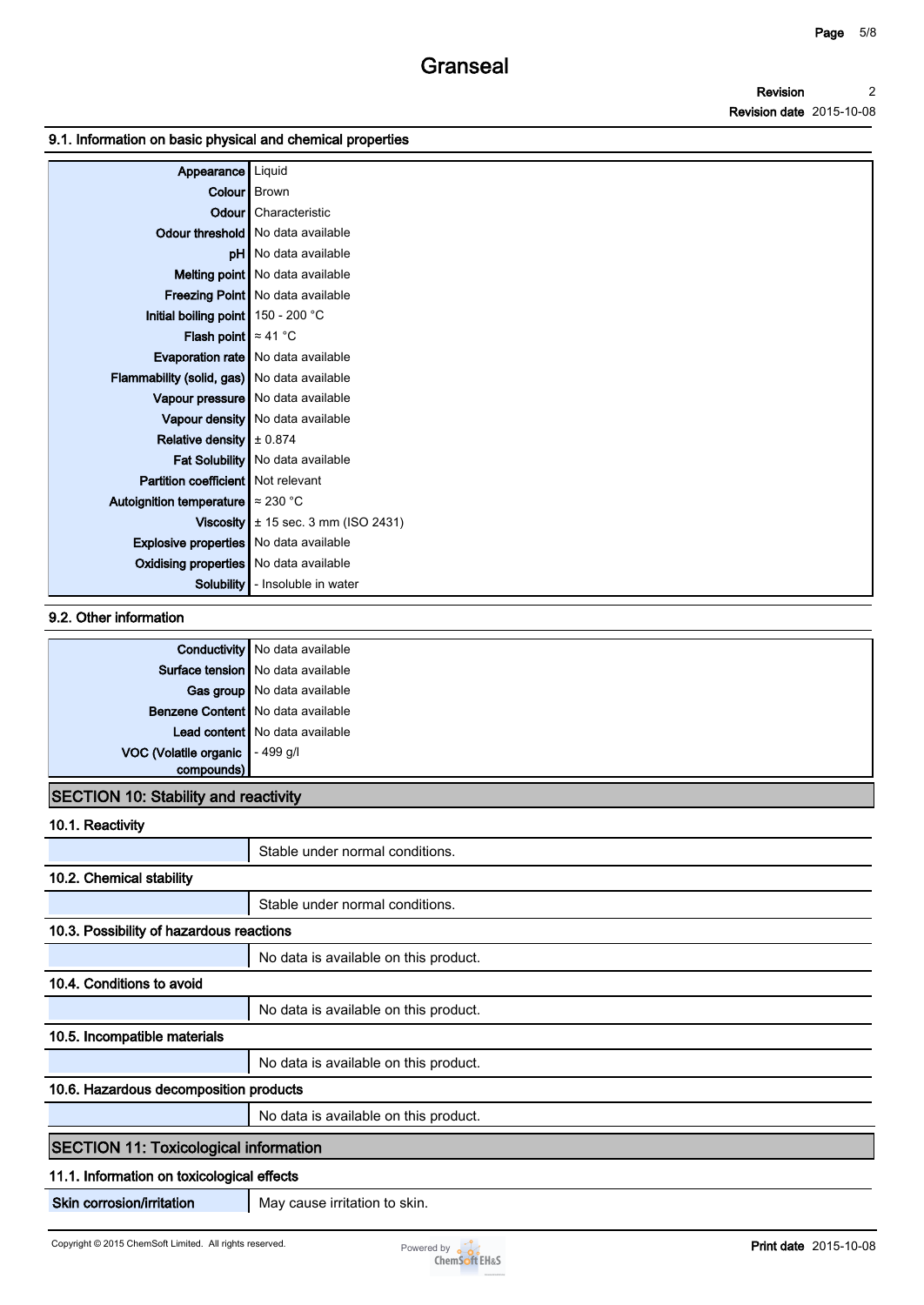# **Granseal**

| Revision                        |  |
|---------------------------------|--|
| <b>Revision date 2015-10-08</b> |  |

|                                            |                                                                   | <b>Revision date</b> ZU 13-10-00 |
|--------------------------------------------|-------------------------------------------------------------------|----------------------------------|
| 11.1. Information on toxicological effects |                                                                   |                                  |
| Serious eye damage/irritation              | May cause irritation to eyes.                                     |                                  |
| <b>SECTION 12: Ecological information</b>  |                                                                   |                                  |
| 12.2. Persistence and degradability        |                                                                   |                                  |
|                                            | No data is available on this product.                             |                                  |
| 12.3. Bioaccumulative potential            |                                                                   |                                  |
|                                            |                                                                   |                                  |
|                                            | No data is available on this product.                             |                                  |
| <b>Partition coefficient</b>               |                                                                   |                                  |
|                                            | <b>Granseal Not relevant</b>                                      | White spirit No data available   |
| 12.4. Mobility in soil                     |                                                                   |                                  |
|                                            | No data is available on this product.                             |                                  |
| 12.5. Results of PBT and vPvB assessment   |                                                                   |                                  |
|                                            | No data is available on this product.                             |                                  |
| 12.6. Other adverse effects                |                                                                   |                                  |
|                                            | No data is available on this product.                             |                                  |
|                                            |                                                                   |                                  |
| <b>SECTION 13: Disposal considerations</b> |                                                                   |                                  |
| 13.1. Waste treatment methods              |                                                                   |                                  |
|                                            | Dispose of in compliance with all local and national regulations. |                                  |
| <b>SECTION 14: Transport information</b>   |                                                                   |                                  |
| Hazard pictograms                          |                                                                   |                                  |
|                                            | U                                                                 |                                  |
| 14.1. UN number                            |                                                                   |                                  |
|                                            | <b>UN1263</b>                                                     |                                  |
| 14.2. UN proper shipping name              |                                                                   |                                  |
|                                            | <b>PAINT</b>                                                      |                                  |
| 14.3. Transport hazard class(es)           |                                                                   |                                  |
| <b>ADR/RID</b>                             | $\ensuremath{\mathsf{3}}$                                         |                                  |
| Subsidiary risk                            |                                                                   |                                  |
| <b>IMDG</b><br>Subsidiary risk             | 3                                                                 |                                  |
| <b>IATA</b>                                | 3                                                                 |                                  |
| Subsidiary risk                            | ۰                                                                 |                                  |
| 14.4. Packing group                        |                                                                   |                                  |
| Packing group                              | $\ensuremath{\mathsf{III}}\xspace$                                |                                  |
| 14.5. Environmental hazards                |                                                                   |                                  |
| <b>Environmental hazards</b>               | No                                                                |                                  |
| Marine pollutant                           | No                                                                |                                  |

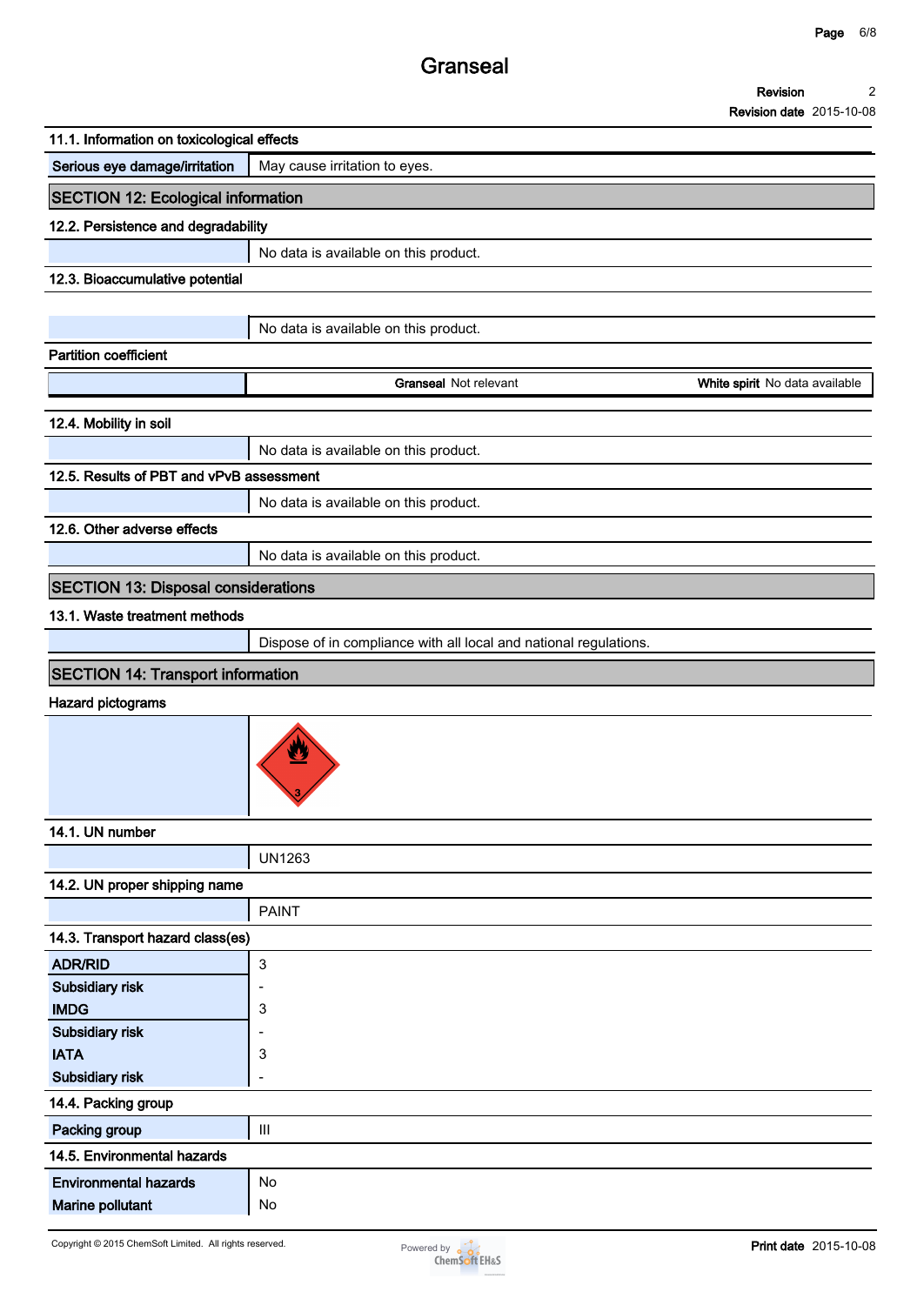#### **Revision 2**

**Revision date 2015-10-08**

**14.6. Special precautions for user**

|                                           | No data is available on this product.                                          |  |
|-------------------------------------------|--------------------------------------------------------------------------------|--|
|                                           | 14.7. Transport in bulk according to Annex II of MARPOL 73/78 and the IBC Code |  |
|                                           | No data is available on this product.                                          |  |
| <b>ADR/RID</b>                            | 30<br>(D/E)                                                                    |  |
| <b>Hazard ID</b>                          |                                                                                |  |
| <b>Tunnel Category</b>                    |                                                                                |  |
| <b>IMDG</b>                               |                                                                                |  |
| <b>EmS Code</b>                           | F-E S-E                                                                        |  |
| <b>IATA</b>                               |                                                                                |  |
| Packing Instruction (Cargo)               | 366                                                                            |  |
| <b>Maximum quantity</b>                   | 220 L                                                                          |  |
| <b>Packing Instruction</b>                | 355                                                                            |  |
| (Passenger)                               |                                                                                |  |
| <b>Maximum quantity</b>                   | 60 L                                                                           |  |
| <b>SECTION 15: Regulatory information</b> |                                                                                |  |

#### **15.1. Safety, health and environmental regulations/legislation specific for the substance or mixture**

| <b>Regulations</b> | REGULATION (EC) No 1907/2006 OF THE EUROPEAN PARLIAMENT AND OF THE COUNCIL<br>of 18 December 2006 concerning the Registration, Evaluation, Authorisation and Restriction of<br>Chemicals (REACH), establishing a European Chemicals Agency, amending Directive 1999/45/EC<br>and repealing Council Regulation (EEC) No 793/93 and Commission Regulation (EC) No 1488/94<br>as well as Council Directive 76/769/EEC and Commission Directives 91/155/EEC, 93/67/EEC,<br>93/105/EC and 2000/21/EC.                                    |
|--------------------|-------------------------------------------------------------------------------------------------------------------------------------------------------------------------------------------------------------------------------------------------------------------------------------------------------------------------------------------------------------------------------------------------------------------------------------------------------------------------------------------------------------------------------------|
|                    | COMMISSION REGULATION (EU) No 453/2010 of 20 May 2010 amending Regulation (EC) No<br>1907/2006 of the European Parliament and of the Council on the Registration, Evaluation,<br>Authorisation and Restriction of Chemicals (REACH), establishing a European Chemicals Agency,<br>amending Directive 1999/45/EC and repealing Council Regulation (EEC) No 793/93 and<br>Commission Regulation (EC) No 1488/94 as well as Council Directive 76/769/EEC and<br>Commission Directives 91/155/EEC, 93/67/EEC, 93/105/EC and 2000/21/EC. |

#### **15.2. Chemical safety assessment**

**No data is available on this product.**

## **SECTION 16: Other information**

### **Other information**

| <b>Revision</b>                 | This document differs from the previous version in the following areas:.                       |
|---------------------------------|------------------------------------------------------------------------------------------------|
|                                 | 12 - 12.1. Toxicity.                                                                           |
| Text of risk phrases in Section | R <sub>10</sub> - Flammable                                                                    |
| 3                               | R <sub>36</sub> - Irritating to eyes.                                                          |
|                                 | R48/20 - Harmful: danger of serious damage to health by prolonged exposure through inhalation. |
|                                 | R51/53 - Toxic to aquatic organisms, may cause long-term adverse effects in the aquatic        |
|                                 | environment.                                                                                   |
|                                 | R65 - Harmful: may cause lung damage if swallowed.                                             |
|                                 | R66 - Repeated exposure may cause skin dryness or cracking.                                    |
|                                 | R67 - Vapours may cause drowsiness and dizziness.                                              |
| Text of Hazard Statements in    | EUH066 - Repeated exposure may cause skin dryness or cracking.                                 |
| Section 3                       | Flam. Lig. 3: H226 - Flammable liguid and vapour.                                              |
|                                 | Asp. Tox. 1: H304 - May be fatal if swallowed and enters airways.                              |
|                                 | STOT SE 3: H335 - May cause respiratory irritation.                                            |
|                                 | STOT RE 1: H372 - Causes damage to organs through prolonged or repeated exposure.              |
|                                 | Aquatic Chronic 2: H411 - Toxic to aquatic life with long lasting effects.                     |